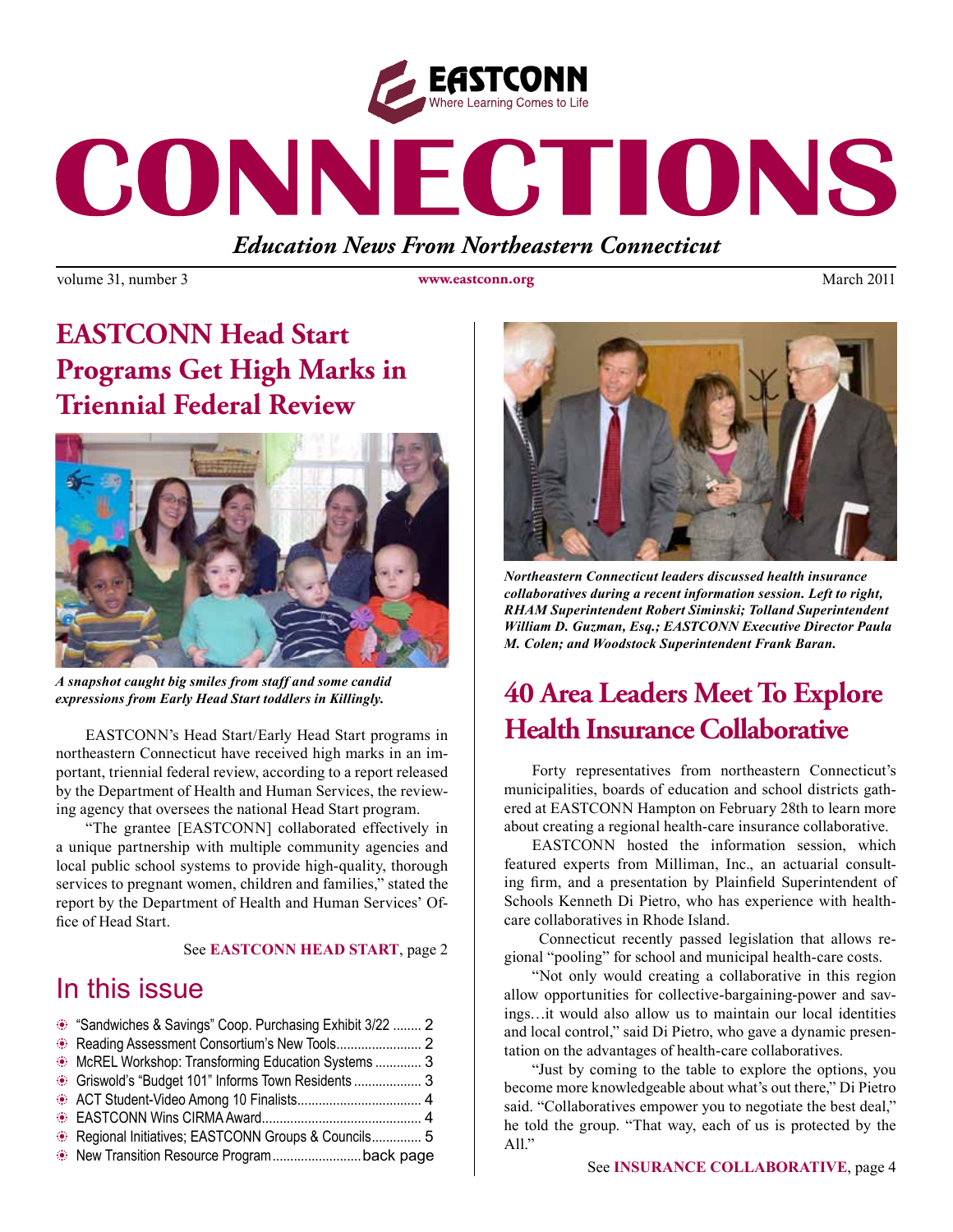### **View the EASTCONN Calendar at <www.eastconn.org> and Click on "Workshops, Events & Classes"**

#### **EASTCONN HEAD START**, continued from page 1

EASTCONN and its delegates and partners have also exceeded educational requirements for staff at all levels, the report said.

EASTCONN administers Head Start and Early Head Start in Killingly, Plainfeld and Putnam, and works in partnership with Vernon Public Schools. Delegate programs are in Stafford and Windham, administered by local boards of education. About 500 area children and pregnant women are served by center-based and home-based Head Start/Early Head Start programs.

"We are very pleased that this intensive review validates the many ways in which EASTCONN and its Head Start partners meet and exceed federal performance standards to offer high-quality programming for children and families," said EASTCONN Assistant Director of Early Childhood Initiatives Kimberly Lewendon.

"We are delighted to have received such a positive review," said Elizabeth Aschenbrenner, Director of EASTCONN Early Childhood Initiatives.

"It's clear that these comprehensive child-development programs provide critically needed services to northeastern



Connecticut's young children and their families, including an array of health, dental, nutrition, mental health, education and family involvement services," she said.

 The federal review cited other EASTCONN Head Start/Early Head Start program strengths: management staff that effectively represent the ethnicities of par-

*Early Head Start toddlers*

ticipating families; staff's extensive experience in content areas; and successful programs for children, staff and parents, including the Jump Start program at Vernon Public Schools.

The report hailed the success of the EASTCONN Head Start Community of Practice professional development program; partnerships with the Department of Children and Families and Generations Health Care; and EASTCONN's ongoing consultation with the University of Connecticut. Also noted was EASTCONN Head Start's research-based programming; its emphasis on children's school success; its alignment of curricular expectations with the Connecticut State Department of Education's preK-to-grade-12 standards; the use of data to assess children's progress; its ongoing self-assessments in relation to all standards; and its attainment of a grant from Delta Dental Foundation of New Jersey, which has expanded dental treatment services from 60 to 71 percent among Head Start/ Early Head Start children.

The federal review concluded, "The grantee [EAST-CONN] had a true partnership with the community and public schools in providing services to families and children prior to entry into public school and preparing Head Start children for future success."



# **Learn About Cooperative Purchasing Alternatives at "Sandwiches & Savings" Free Info Session, March 22**

School administrators, fnance/business managers and community leaders are invited to "Sandwiches and Savings," an information session about EASTCONN Cooperative Purchasing opportunities, on Tues., March 22, 2011, from 12 noon to 3 p.m., at EASTCONN, 376 Hartford Turnpike (Route 6), in Hampton.

EASTCONN will offer a free, light lunch to participants, who can learn more from suppliers that offer cooperative purchasing products and services through EASTCONN.

Cooperative purchasing topics and displays will include commodities and services like: **broker electricity alternatives; heating fuel; automated absence-and-substitute management and payment-processing solutions; GPS tracking**  solutions; printer management; office supplies; "green" **cleaning supplies; food products; and cafeteria products.** 

Participants should R.S.V.P. by Tuesday, March 15, by contacting EASTCONN's Rich Tariff at 860-455-1562, or by e-mailing him at [rtariff@eastconn.org](http://mailto:rtariff@eastconn.org).

 $\circledast$   $\circledast$   $\circledast$ 

## **Reading Assessment Consortium O!ers New Tools for Grades 3-8**

EASTCONN's Reading Assessment Consortium, which already offers reading and social studies assessment tools, has continued its partnership with language arts expert Dr. Kristina Elias-Staron to create a new science reading assessment tool for students in grades 3-8. The science assessment tool should be ready by fall.

The Consortium currently offers schools a formative reading assessment tool for grades 3-8, aligned to the CMT, with benchmark assessments at the appropriate reading level for each grade, designed to be given twice a year. They include both multiple-choice and open-ended questions and represent all CMT objectives. EASTCONN also offers a differentiated content assessment tool in social studies for grades 3-8. These assessments are published articles, related to specifc GLEs, intended to be integrated into content units of study and to be used by classroom teachers as part of their ongoing formative

#### See **READING ASSESSMENT**, back page

**EASTCONN** *Connections*  Writer/Editor: Teddie Sleight  $\sim$  tsleigh[t@eastconn.org](mailto:tsleight@eastconn.org) Assistant: Cindy Laurendeau  $\sim$  claurendeau $@$ eastconn.org **[Communications Department](%20mailto:connections@eastconn.org)** [Dotty Budnick,](mailto:dbudnick@eastconn.org) Director ~ [dbudnick@eastconn.org](http://mailto:dbudnick@eastconn.org) **EASTCONN Administration** Paula M. Colen, Executive Director

**EASTCONN**, 376 Hartford Turnpike, Hampton, CT 06247, 860-455-0707 FAX: 860-455-0691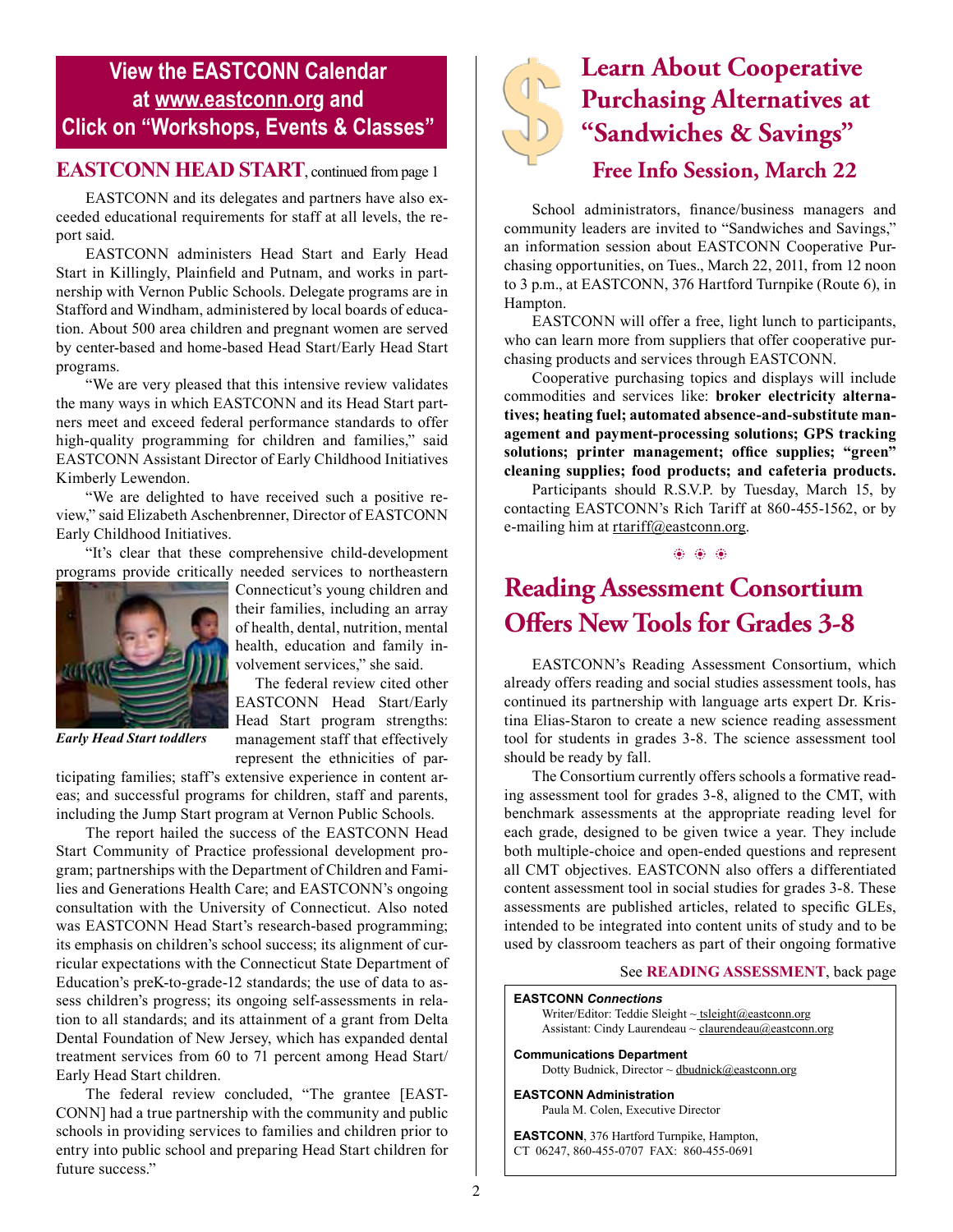## **McREL Challenges CT Districts to Transform Student Outcomes**

Teams of educators from 15 Connecticut school districts participated in a McREL workshop that challenged them to transform their education systems and improve student outcomes by re-evaluating and re-applying existing resources and know-how.

"How do you beat the odds for students? By fundamentally applying existing know-how in a superior way," said McREL President and CEO Dr. Timothy Waters, who presented "Changing the Odds for Student Success: What Matters Most" at EASTCONN Hampton.

 About 40 school representatives, many of whom came as part of a team, attended the workshop from districts that included Colchester, Coventry, Eastford, Hebron, Killingly, Mansfeld, Plainfeld, Sprague, Stafford, Sterling, Tolland, Vernon, West Hartford, Windham and EASTCONN.

 Waters led intensive, small-group discussions throughout the day, enabling attendees to brainstorm ideas and solutions to specifc regional challenges.

"This workshop raised fundamental questions, like how do we get the conversation on a broader level to more people in northeastern Connecticut, because we're at a crisis point," said Killingly Board of Education member Richard Murray, who attended with a four-person Killingly team.

"The presentation was wonderful and very informative," said Michael Bednarz, Stafford's Director of Curriculum Instruction, who attended as part of a four-person Stafford team.

"What I liked was it was just common sense," he said. "It was also nice to have an opportunity to discuss some pretty important concepts with our team."



*McREL President and CEO Dr. Timothy Waters, left, joined EASTCONN Executive Director Paula Colen and EASTCONN's Director of Teaching, Learning and Technology Jim Huggins.*

McREL, Inc., is a private, non-proft, education research and development corporation that is devoted to helping educators improve the odds for success for all students. Learn more at www.mcrel.org.

For more information, contact EASTCONN's Director of Teaching, Learning and Technology Jim Huggins at 860-455- 1525, or at jhuggins@eastconn.org.

# **Griswold Posts "Budget 101" on Web to Reach, Inform Town Residents**



*Griswold Superintendent of Schools Dr. Paul Freeman is shown in a screen shot taken from his district Web site, where visitors can see informational videos on the school budget process.* 

Griswold's "Budget 101" Webisodes haven't become a YouTube sensation yet, but they're gaining local attention as Griswold school offcials use their district Web site to inform residents about the 2011-2012 budget process.

School officials say Web analytics show that hundreds of visitors have already clicked on the "Budget 101" videos on the Griswold Public Schools Web site at www.griswold.k12.ct.us.

Two "Budget 101" Webisodes, lasting 6-8 minutes, focus generally on where school funding comes from and how it's spent. A 3rd, executive-summary budget Webisode is planned.

Web site visitors can also view or download Griswold's 2011-2012 proposed budget and related materials.

Griswold Superintendent of Schools Dr. Paul Freeman made the "Budget 101" Webisodes with the help of Griswold High School video-journalism students.

"As our budget process goes out to the community, I'll encourage people to visit the Web site and view the videos," Freeman said. "I'm hoping that between now and May that we get more and more hits." Community feedback has been positive.

"The 90-page budget is really dense and for a lot of people it's either boring or intimidating," he continued. "But if you can look at a couple of 5-minute videos and look at an executive summary, it gives you what you need to be an informed participant in the process without being a CPA," he said.

Freeman, who became Griswold's superintendent in 2009, said he brought the Webisodes idea from East Lyme schools, where he was previously assistant superintendent.

 "Here in Griswold, I wanted to make sure there was an accessible, painless way for people to get some basic information about the process," Freeman said.

Like many superintendents of schools across the state, Freeman said his biggest challenge is effective communication.

"Particularly today, the challenge is conveying the value of our schools and education to the community," he said.

As part of a regional initiative to build awareness of and support for preK-12 and adult education, Freeman will join an on-air discussion about school budget basics on Charter Cable television's "Education Matters" show, airing in mid-March. Go to www.ctv14.com.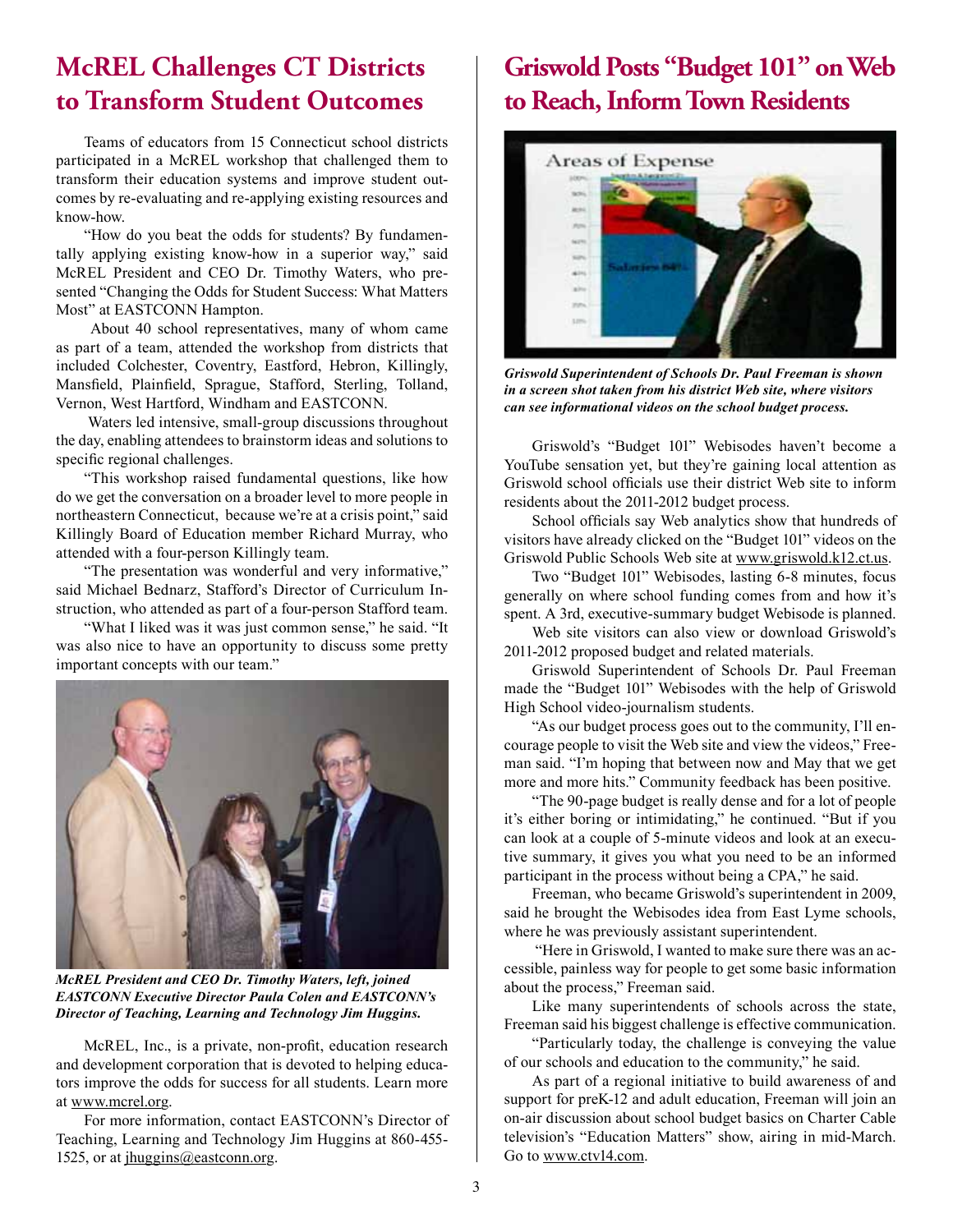#### **INSURANCE COLLABORATIVE**,

continued from page 1



*Forty community and school leaders discussed the pros and cons of creating a health-insurance collaborative in northeastern Connecticut during a meeting at EASTCONN's Hampton offces.* 

Before moving to Plainfeld last fall, Di Pietro was superintendent of schools in Rhode Island's Coventry Public Schools, where health insurance collaboratives have been in use for years.

Milliman representatives and Di Pietro touched on topics like the potential administrative structure of a collaborative, as well as collaborative strategies and the benefts of joining a collaborative. Those present asked a variety of questions.

"I thought this was great," said RHAM Superintendent Robert Siminski after the information session ended. "We've been advocating for this for a while. It's very exciting to see this getting off the ground, but there's a lot of work to be done. Now we just have to sit down and do it."

Thirty [30] representatives from 28 towns and/or school districts have volunteered to help EASTCONN explore next steps for creating a regional health-care collaborative. Among the 30 volunteers are superintendents, boards of education members, fscal managers, fnance directors, business administrators, boards of fnance representatives and town managers.

According to EASTCONN Executive Director Paula M. Colen, volunteers will meet in the next few weeks to explore the specifcs that would be involved in creating a health-care collaborative. Participants will be notifed once the date is set.

For more information or to participate in next steps, contact EASTCONN's Paula M. Colen at 860-455-1505, or e-mail her at pcolen@eastconn.org.

# **ACT Student-Video Among 10 Finalists in DMV Contest**

A creative video flmed by EASTCONN's ACT arts magnet high school students has been selected by Gov. Dannel P. Malloy and a panel of judges as one of 10 fnalists in the 2011 Connecticut Department of Motor Vehicles' teen safe-driving video contest.

The annual DMV contest, "From the Driver's Seat to the Director's Chair," invites Connecticut high school students to create a public service video on the theme "Make the Right Choice," depicting the consequences of students' making both good and bad choices while driving.

Three winners will be announced at an April 4, 2011, DMV awards ceremony. This year, ACT's DMV entry was created by ACT juniors Caleb Newell, Chris Richard and Josh Winarski; and seniors Ben Newell and Jeff Garland. The video depicts a student jumping into a digital car, and driving erratically while texting. Its slogan is "Just drive."



*Above, a screen shot from the ACT student-made video, submitted to the state DMV's safe teen driving contest; the video is among 10 fnalists chosen from among 164 entries statewide.* 

Since 2008, other ACT student videographers have twice won honorable mention in the DMV contest.

This year, the DMV video contest attracted 164 entries from high schools statewide. Schools ranking in the DMV Top 10 are (alphabetically): Arts at the Capitol Theater (ACT); Cheney Technical High School; Coginchaug High School; Danbury High School; Daniel Hand High School; East Lyme High School; East Lyme High School; Nonnewaug High School; The Williams School; and West Haven High School.

To view the 10 fnalists' videos, visit www.ct.gov/dmv.

## **EASTCONN Wins CIRMA Award**

EASTCONN has won a statewide 2011 Risk Management Achievement Award from the Connecticut Interlocal Risk Management Agency (CIRMA) for "outstanding efforts" to improve safety and risk management through staff training and awareness.

"Your award is testament to your dedication to improving safety, lowering losses, and ultimately saving taxpayer dollars," said EASTCONN's award letter from CIRMA CEO and President Bruce A. Wollschlager and CIRMA Vice President for Risk Management Services David Demchak. CIRMA is honoring EASTCONN in the category, "Outstanding Commitment and Results from Safety and Health Committees." EASTCONN is among 16 CIRMA award recipients from across Connecticut.

EASTCONN will be honored during CIRMA's annual awards celebration on May 26, 2011, in Rocky Hill.

CIRMA is Connecticut's leading provider of municipal risk fnancing and risk management services, providing coverage to 344 municipal, school, and local public agency members. CIRMA was established as a service program of the Connecticut Conference of Municipalities (CCM) in 1980. To learn more about CIRMA, visit www.cirma.org.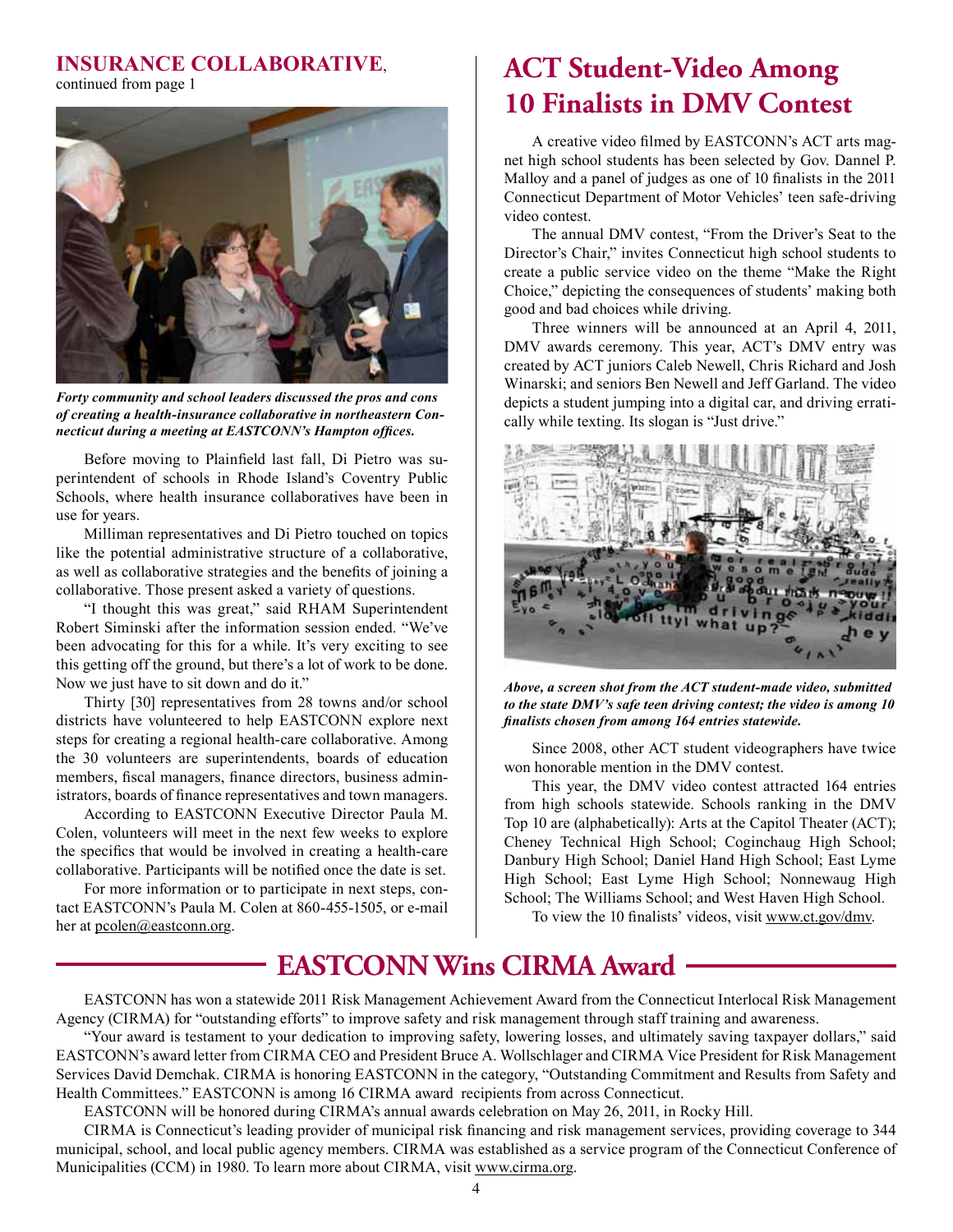# **Regional Initiatives Gather Momentum in NE Connecticut**



Working with its member districts and other stakeholders across northeastern Connecticut, EASTCONN continues to explore an expanding number of cost-effective, regional solutions to local education and community challenges.

In the last two years, for example, EASTCONN has hosted regional forums to help educators and communities identify common fscal and organizational problems. Based on consensus from stakeholders at the forums, EASTCONN is moving a regional agenda that addresses a broad constituency.

"With these regional efforts, our goal is not simply to save money, but to help schools and communities redirect their resources for student instruction in more cost-effective ways," said EASTCONN's Executive Director Paula M. Colen. "Taking a regional approach to addressing a broad range of local issues is very, very exciting," Colen continued. "EAST-CONN will continue to collaborate with its regional partners to fnd solutions that meet as many local needs as possible."

Some highlights from regional initiatives:

#### <sup>g</sup> **Regional Health Benefts Collaborative:**

[See Story, Page 1]

**Transportation Study: EASTCONN** is gathering information from area school districts and reviewing current contract end-dates in an effort to offer options for regional transportation contracts. Recent state legislation removes legal barriers to transportation partnerships among public schools. For more information, contact EASTCONN CFO John Baskowski at 860-455-0707, or [jbaskowski@eastconn.org.](http://mailto:jbaskowski@eastconn.org)

**Regional School Calendar: EASTCONN** is working with superintendents to create a potential regional school calendar in northeastern Connecticut. Some possible benefts: student bus routes could be coordinated and streamlined, making them less expensive; districts would save money by coordinating common professional development days.

<sup>g</sup> **Expanded Cooperative Purchasing:** EASTCONN is expanding its cooperative purchasing options. The frst-ever "Sandwiches & Savings," a free, cost-savings cooperative purchasing alternatives exhibit, where 10 new vendors will offer discounted items, is scheduled for March 22, from 12 noon to 3 p.m., at EASTCONN, 376 Hartford Turnpike, Hampton. **[See Details in Story on Page 2]** To learn more, or to attend "Sandwiches & Savings," contact Rich Tariff at 860- 455-1562, or at retariff@eastconn.org.

 $\circledast$   $\circledast$   $\circledast$ 

# **EASTCONN's Regional Groups and Councils: Places to Connect**

For years, EASTCONN has hosted free regional councils and groups, which offer administrators, teachers and staff the opportunity to connect with peers, share regional strategies and information, keep abreast of the latest professional developments, and share opportunities for advocacy. These free, collegial groups are growing in size and meet regularly, including:

**Early Childhood SRBI Consortium** — Contact Elizabeth Aschenbrenner at 860-455-1518, or e-mail her at  $\frac{1}{dz}$ urgot $\omega$ [eastconn.org](http://mailto:ldziurgot@eastconn.org) 

■ **Facilities Council** — Contact Mike Akana, 860-455-1543, or [makana@eastconn.org](http://mailto:makana@eastconn.org) 

**Grant Development Council** — Contact Maureen Crowley, 860-455-0707, or [mcrowley@eastconn.org](http://mailto:mcrowley@eastconn.org)

**Language Arts Council** — Contact Hayley Zinn-Rowthorn at 860-455-1574, or <www.registereastconn.org>

**Math Council** — Contact Kelly Doubleday Bush at 860-455-1514; registe[r www.registereastconn.org](%20www.registereastconn.org) 

**Reading Assessment Consortium** — Contact Donna Drasch at 860-455-1516, or at [ddrasch@eastconn.org](http://mailto:ddrasch@eastconn.org) 

**Regional Staff Development Council** —Contact Jim Huggins at 860-455-1525; register with [cklemyk@eastconn.org](http://mailto:cklemyk@eastconn.org)

<sup>g</sup> **Related Services Council** — Contact Ron Morin at [rmorin@eastconn.org](http://mailto:rmorin@eastconn.org) 

■ Science Council — Contact Nancy Magnani at 860-455-1536; register at <www.registereastconn.org>

■ **SRBI Council** — Contact Kelly Doubleday Bush, 860-455-1514; register at<www.registereastconn.org>

**Technology Council** — Contact Jane Cook at 860-455-1510; register at<www.registereastconn.org>

**PreK-8 Principals' Council** — Contact Debbie Siegel, 860-455-1551, at dsiegel@eastconn.org

#### **All Educators Invited To Teaching American History's Free Public History Program May 11, 2011, 4-6:30 p.m., EASTCONN Hampton**

UConn History Prof. Christopher Clark, guest speaker; Topic: Brooklyn's 19th c. Stetson family & a MA utopian society. Contact: Dan Coughlin: [dcoughlin@eastconn.org;](http://mailto:dcoughlin@eastconn.org) 860-455-1511.